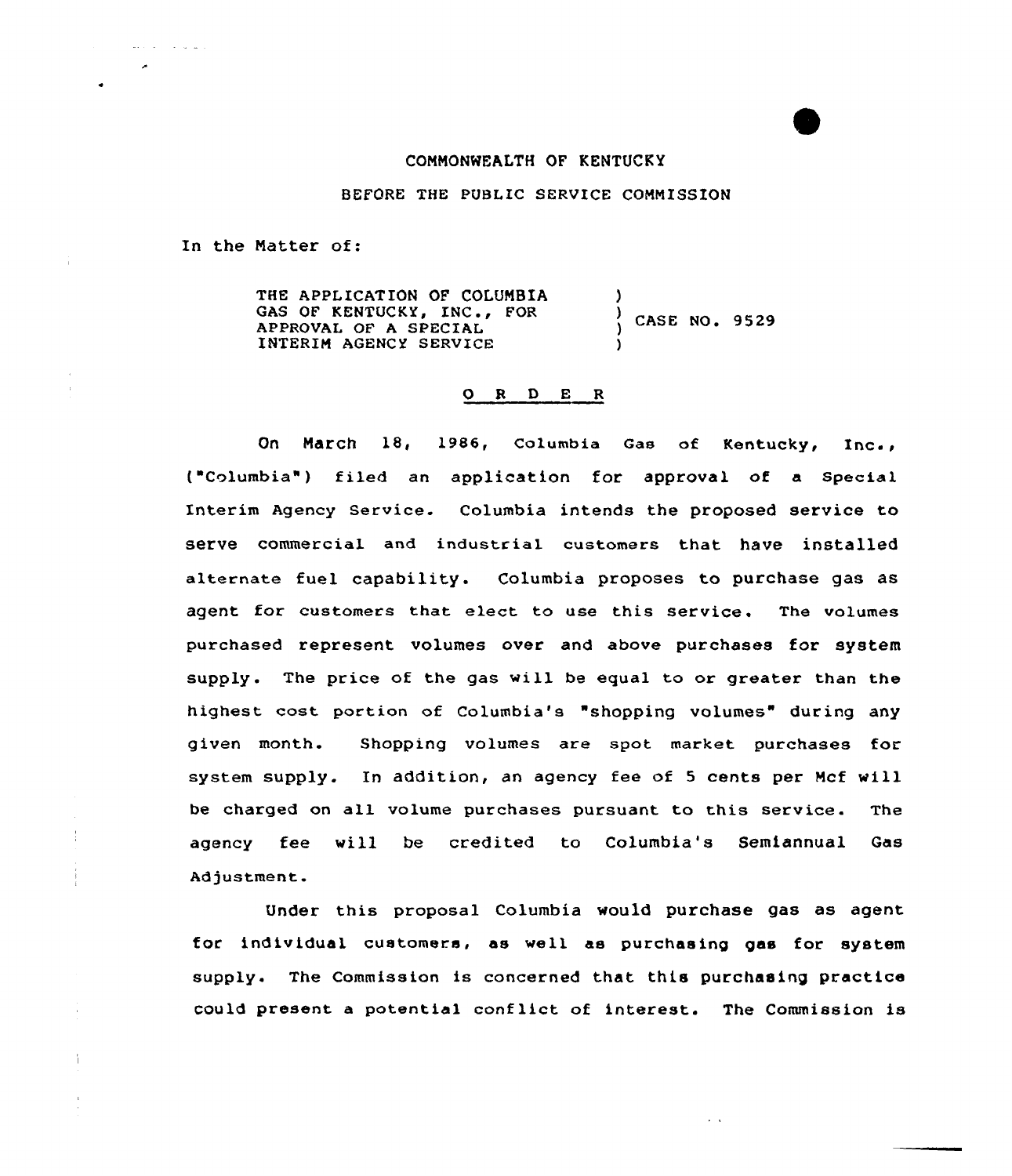of the opinion, however, that the proposal to charge brokerage customers a commodity rate no less than that of the highest cost portion of Columbia's shopping volumes may provide a reasonable safeguard against conflict of interest problems. For these reasons, the Commission will follow the operation of this service closely.

The Commission is concerned about local gas distribution companies losing sales to alternate fuels in light of recent declining oil prices. The Commission is of the opinion that Columbia should have reasonable tools available to meet this competition. Existing tariffs AFDS-2 and DS provide flexibility in sales rates and transportation rates to meet alternate fuel competition. The proposed tariff provides an additional tool by serving alternate fuel customers who are unable to obtain transportation capacity on interstate pipelines. It will also provide access to lower cost gas than that available through Columbia's general system sales.

Columbia's access to firm transportation service on the Columbia Transmission System as a result of the Omnibus Settlement Agreement approved by FERC in 1985 places the Distribution Company in a unique position. Since Columbia Transmission is one of the few interstate pipelines to declare itself a transporter under Order 436, Final Rule in Federal Energy Regulatory Commission Docket No. RN85-1-000, Regulation of Natural Gas Pipelines after Partial Wellhead Decontrol, all transportation capacity has been fully allocated. At this time there is not any transportation

 $-2-$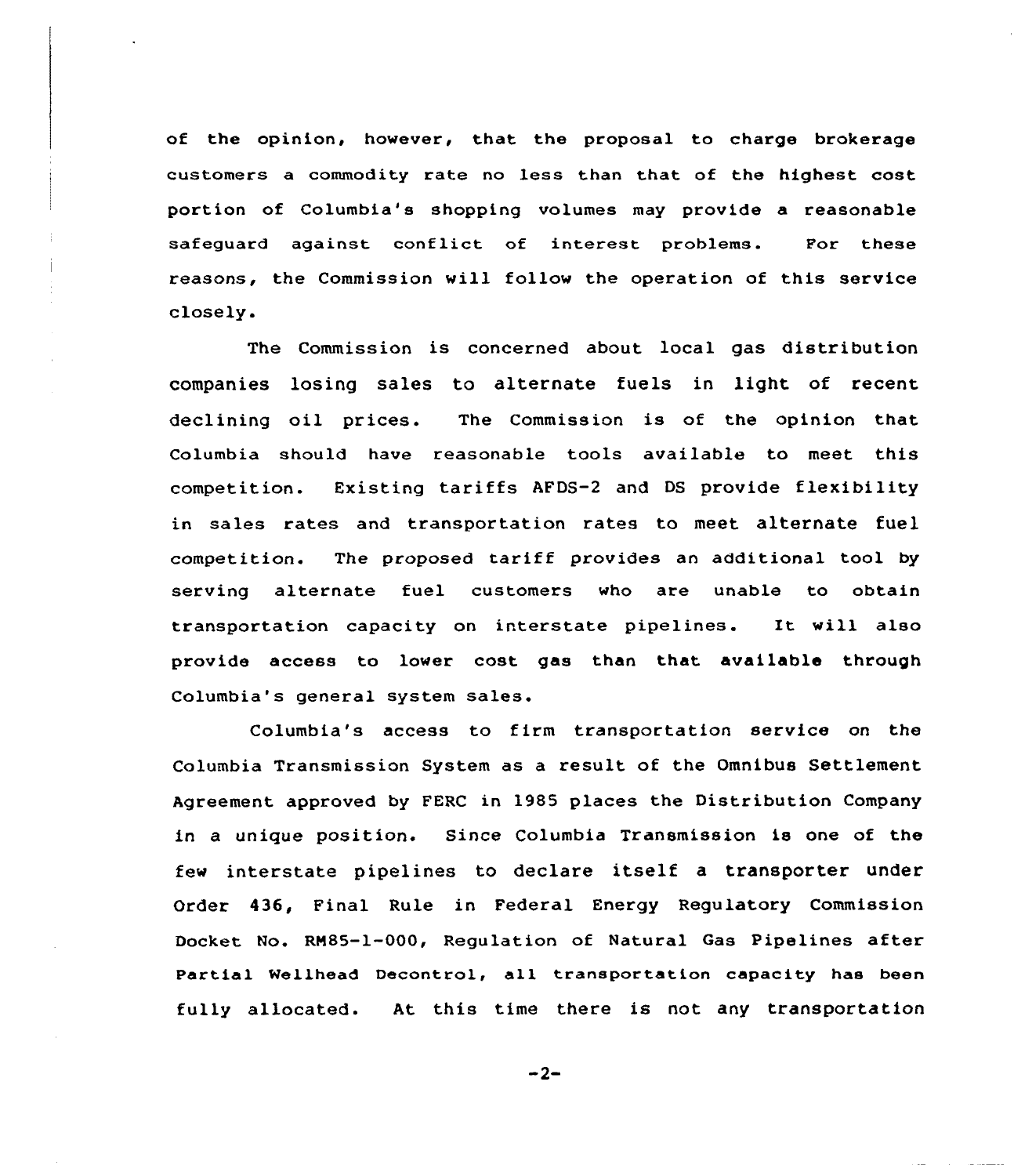capacity available directly to commercial and industrial customers in Kentucky. Through the Special Interim Agency Service, Columbia Gas of Kentucky will be permitting commercial and industrial customers to use transportation capacity on the interstate pipeline that would not be used by Columbia of Kentucky for general system supply. This unique access to firm transportation service on the interstate pipeline should be considered in determining the appropriate transportation rate.

With regard to procuring lower cost gas for individual customers, the Commission is concerned that any cost reduction be necessary to retain load but not so great as to eliminate any benefit to the system of retaining the load. The Commission is of the opinion that the proposed pricing for this service, including the agency fee, should be approved on an experimental basis.

The Commission does not agree with Columbia's statement in its application that when loads are lost to alternate fuels, the lost contribution to fixed cost will ultimately be borne by other customers. The Commission is approving tariffs for Columbia to use to compete in the market for commercial and industrial customers with alternate fuel capability. The risks of competition in such a market must, to <sup>a</sup> great extent, be borne by Columbia's shareholders.

As Columbia increases the variety of services it offers to be competitive with alternate fuels, it should also increase its efforts to obtain the lowest cost supply available for its captive customers. Columbia of Kentucky should be evaluating alternate suppliers and considering innovative supply and transportation

 $-3-$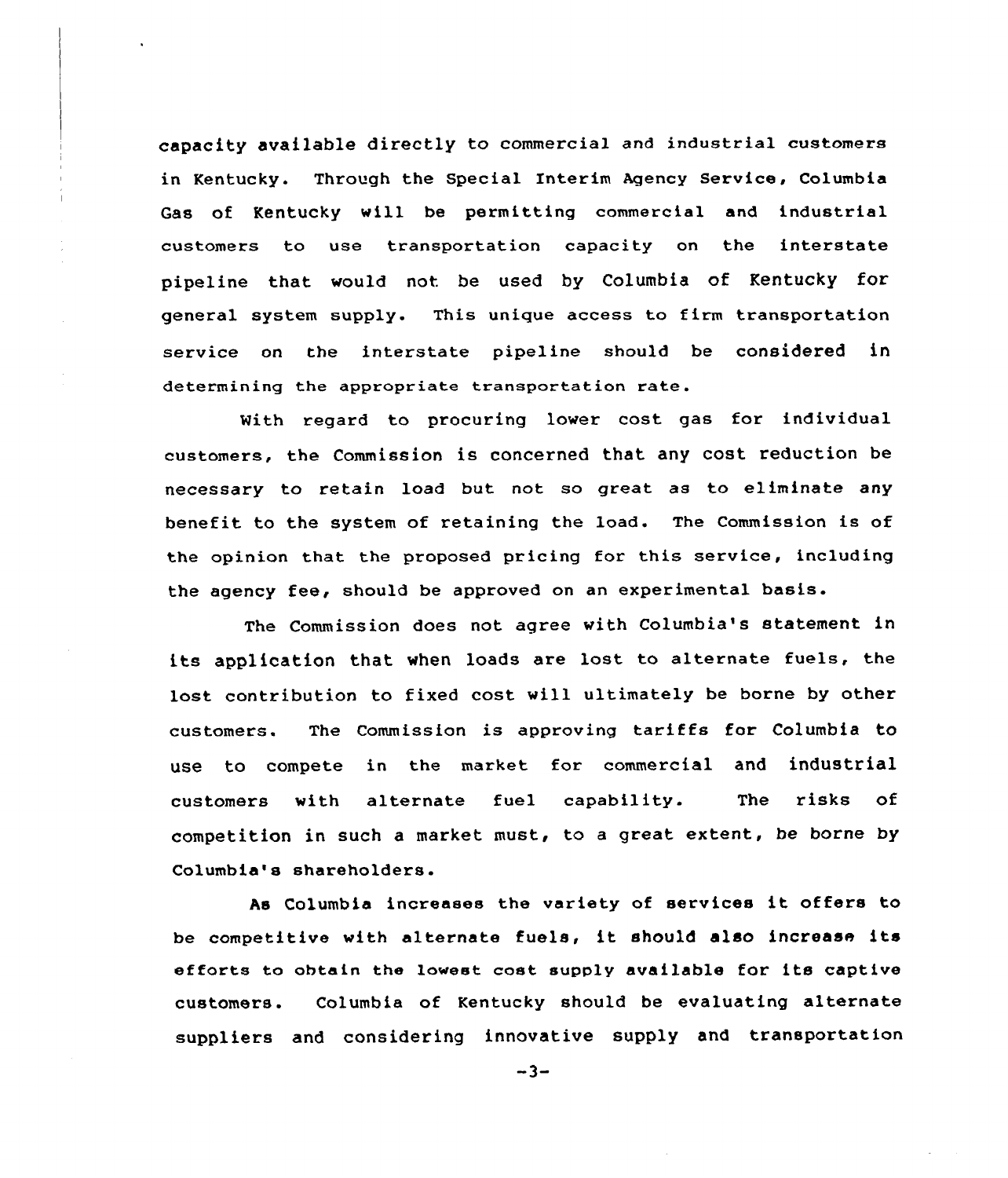contracts to obtain the benefits of natural gas supply competition for all its customers.

The degree to which the risks of competition will be borne by Columbia's shareholders and customers will be affected by the extent of the Company's efforts to decrease cost to all customers.

After reviewing the record in this case and being advised, the Commission is of the opinion and finds that:

1. Columbia's SIAS, Special Interim Agency Service, tariff should he approved as filed on an experimental basis for <sup>1</sup> year effective with the date of this Order.

2. Columbia should file monthly reports detailing the operation of this service, including customers participating, their alternate fuels and prices per mmbtu, volumes nominated, price per Mcf and per mmbtu, agency fees billed and related transportation revenues and prices. At the end of each quarter, the report should include an estimate of the costs to provide this service.

IT IS THEREFORE ORDERED that:

1. Columbia's BIAS, Special Interim Agency Service, tariff be and it hereby is authorized on an experimental basis for <sup>1</sup> year effective with the date of this Order.

2. Columbia shall file with this Commission monthly reports including such information as found reasonable herein.

3. Within 3Q days of the date of this Order Columbia shall file with this Commission tariffs for Special Interim Agency Service as authorized herein.

 $-4-$